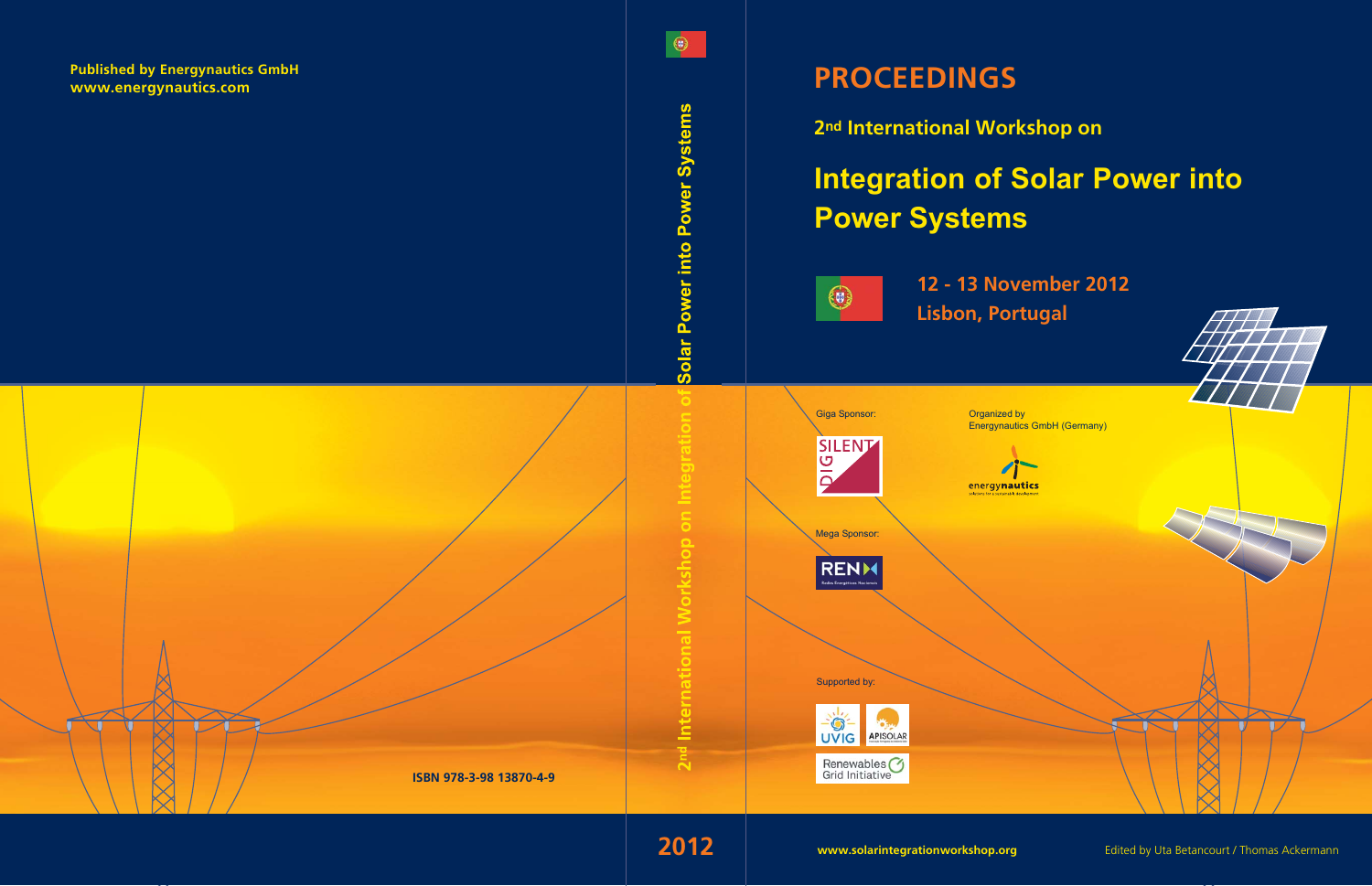

# **PROCEEDINGS**

## 2<sup>nd</sup> International Workshop on Integration of Solar Power into Power Systems

**12 - 13 November 2012 Lisbon, Portugal** 

Edited by Uta Betancourt / Thomas Ackermann

Giga Sponsor:



Mega Sponsor:



Supported by:



Renewables<sup>(2)</sup><br>Grid Initiative



 $\bullet$ **UVIG**  Media Partner:

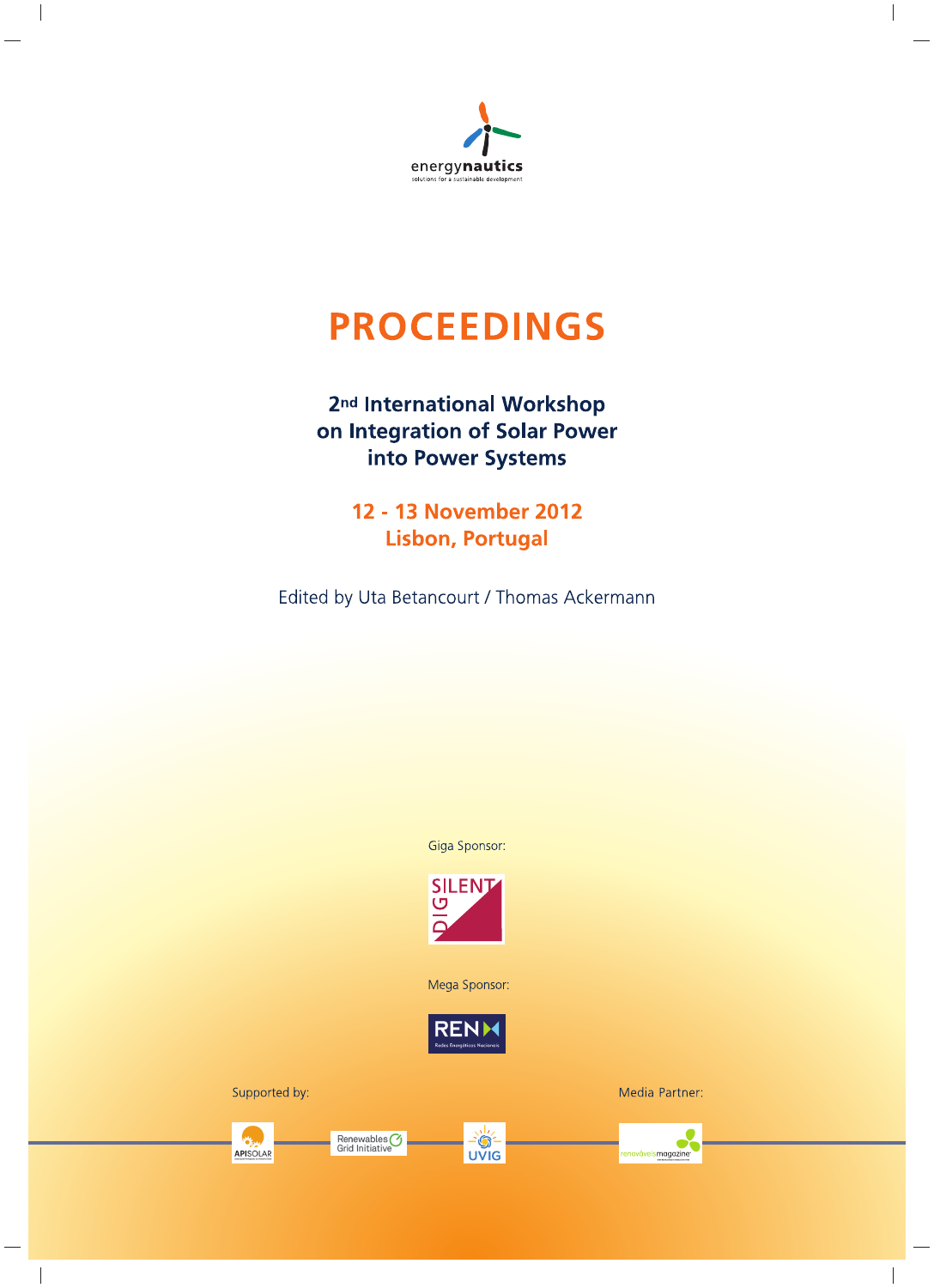#### **Imprint**

Proceedings of the 2nd International Workshop on Integration of Solar Power into Power Systems published in 2012 by

> Energynautics GmbH Mühlstraße 51 63225 Langen **Germany** www.energynautics.com info@energynautics.com

All rights reserved. No part of this publication may be reproduced, transmitted or stored in a retrieval system in any form or by any means without permission in writing from the respective author.

ISBN 978-3-98 13870-6-3

Cover design by: Sabine Leskien, Berlin, Germany

Printed by Kopierart GbR, Berlin, Germany http://kopierart.de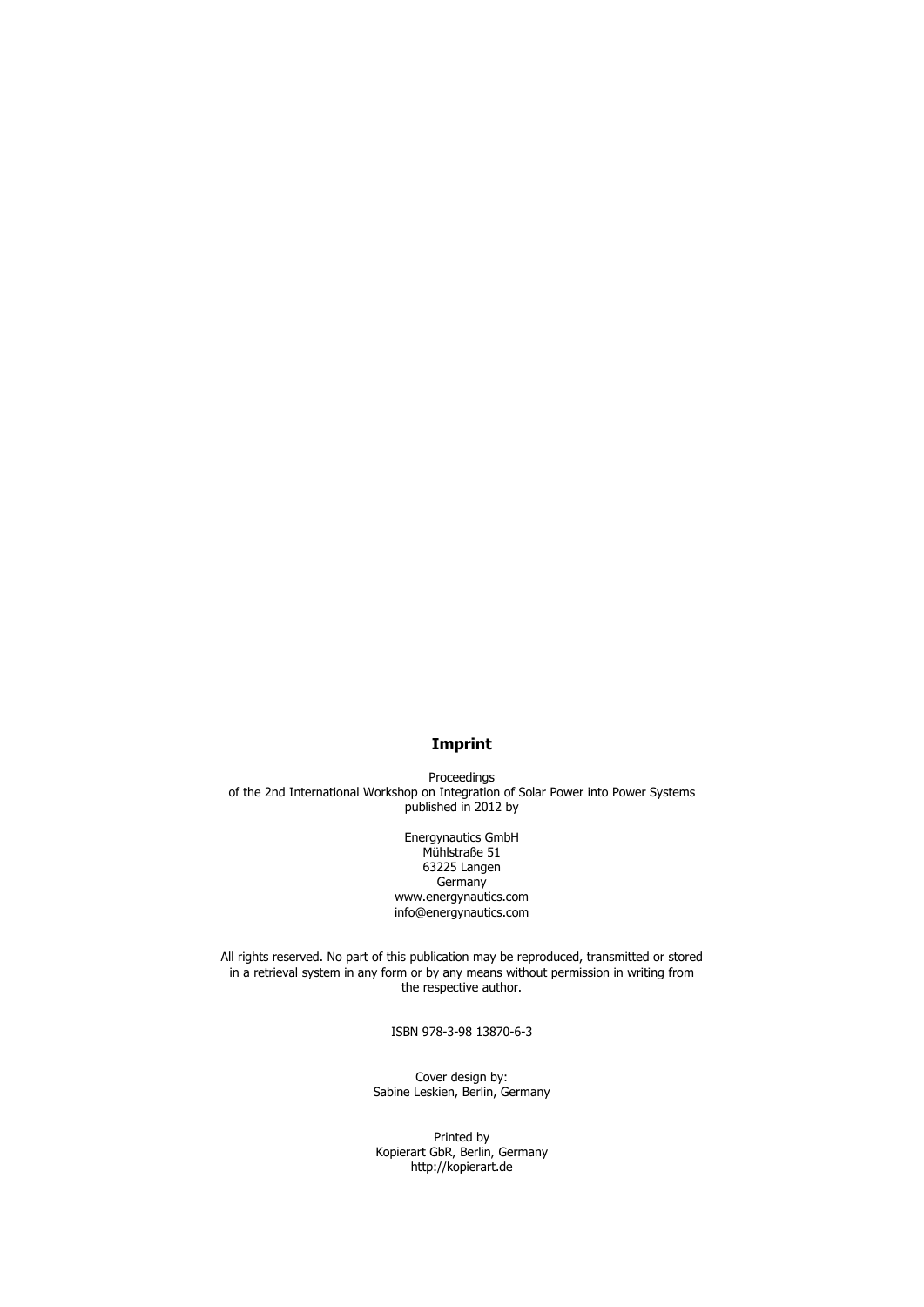## **Welcome to the 2nd International Workshop on Integration of Solar Power into Power Systems**

We have the great pleasure to welcome you to the  $2<sup>nd</sup> International Workshop on Integration of Solar$ Power into Power Systems in Lisbon, Portugal.

The main idea of this workshop is to bring together utilities, PV/CSP system developers and project developers, power systems operators and other professionals to exchange knowledge and ideas, as well as experience in matters relating to the integration of solar energy into the power systems.

It took some years from the initial idea before the rising interest in the topic finally lead to the realization of the first Solar Integration Workshop in Aarhus, Denmark last year. The feedback was much better than we anticipated, with close to 100 abstracts submitted following the call for papers which allowed us to compile a very interesting program. This successful first edition encouraged us to stage a second edition of the Solar Integration Workshop. The number of submitted abstracts equalled last year's number and thus we are proud to present a challenging one-and-a-half day program.

The aim of this second workshop is now to resume all relevant topics related to Solar Integration with special focus on worldwide solar integration experiences.

I would like to mention that the 2<sup>nd</sup> Solar Integration Workshop is embedded into a number of related events such as the Tutorials for the Solar Integration Workshop (November 11, 2012) and Tutorials on Wind Turbine Modelling (November 12/13, 2012) and the  $11^{th}$  International Workshop on Large-Scale Integration of Wind Power into Power Systems as well as on Transmission Networks for Offshore Wind Power Plants (November 13-15, 2012).

In order to make the contributions to this workshop more easily available for academia and industry world-wide we will submit the proceedings to international libraries and organisations who operate citation index systems such as the (i) FIZ - Fach Informations Zentrum Karlsruhe, (ii) Elsevier, (iii) ETDE, (iV) Reuters, (V) Compendex, (Vi) ThomsonCitationIndex.

This workshop would not be possible without the support of our Gigasponsor **DIgSILENT.** In addition, the workshop is supported by the Utility Variable Generation Integration Group  $UVIG$  (USA), the Renewables Grid Initiative (Germany), the Portuguese Association of the Solar Industry apisolar (Portugal) and the media partner renovávais magazine (Portugal). Above all, we would like to thank the Portuguese TSO **REN** as Megasponsor and for its local assistance and general support.

We would also like to thank all those who supported the organizers of this workshop: José Osorio (REN) and the International Advisory Committee, Uta Betancourt, Jörg Braun and Ines Drewianka (all Energynautics, Germany).

Enjoy some inspiring days in Lisbon and seize the numerous networking possibilities!

Thomas Ackermann energynautics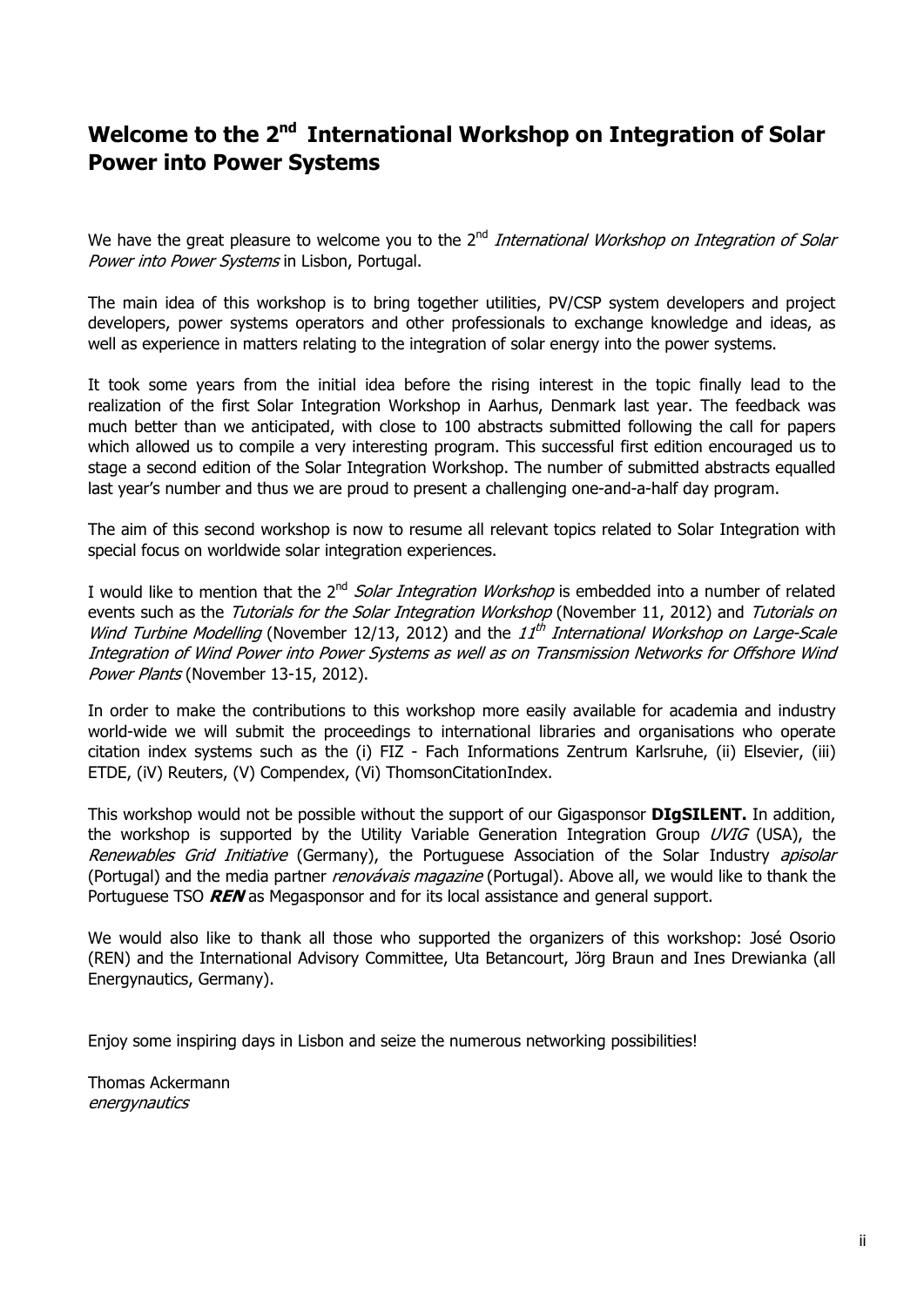## **Table of Contents**

#### Session 1: Keynote Session 1

09:00 – 10:50 / 12 November 2012 / Room Castelo I/II / Session chair: Thomas Ackermann, (Energynautics, Germany)

#### **PV Grid Integration: Trends and Technologies**

R. Teodorescu (Aalborg University, Denmark)

#### **Grid Integration of Distributed PV-Generation in Germany**  B. Engel, B. Ernst, J. Jahn (SMA Solar Technology, Germany)

**Experiences with Large-scale Integration of Solar Power into Spanish Power System**  A. Rivas, M. Sánchez, J. J. Peiró, M. de la Torre, T. Domínguez (REE, Spain)

#### **Sub-Hourly Impacts of High Solar Penetrations in the Western United States**

D. Lew, G. Brinkman, A. Florita, M. Heaney, B.-M. Hodge, M. Hummon, E. Ibanez (NREL, USA), J. King (RePPAE, USA)

## Session 2A: Solar Integration Studies: Europe 29

11:10 – 13:00 / 12 November 2012 / Room Castelo I/II / Session chair: T.B.A.

#### **Connecting The Sun: Competing in the Energy Sector – On the Road to Large Scale PV Grid Integration**

M. Rekinger, I. T. Theologitis, G. Masson (EPIA, Belgium), P. Kreutzkamp, K. De Brabandere, M. Croufer (3E, Belgium)

#### **Techno-economic Analysis of Large-scale Integration of Solar Power Plants in the European Grid**

P. Tielens, H. Ergun, D. Van Hertem (KU Leuven, Belgium)

#### **Large-Scale PV Grid Integration**

H. Martins Souza, M. do Carmo, Â. Rocha de Oliveira (CEFET-MG Leopoldina, Brazil), L. Willer de Oliveira (UFJF, Brazil), P. Ribeiro (Eindhoven University of Technology, the Netherlands)

#### **Benchmark Networks for Grid Integration Impact Studies of Large PV Plants**

B.-I. Crăciun, T. Kerekes, D. Sera, R. Teodorescu (Aalborg University, Denmark), A. Timbus (ABB, Switzerland)

### Session 2B: Solar Power Prediction 59

11:10 – 13:00 / 12 November 2012 / Room Castelo VIII/IX / Session chair: Kirsten Orwig (NREL, USA)

#### **SIPRESOLAR: Solar Power Forecasting System**

S. Fresnillo-Velasco, J. Díaz-García, J. R. Dorronsoro Ibero (Instituto de Ingeniería del Conocimiento, Spain), C. Rodríguez-Huidobro, M. García-Casado, P. Martín-Muñoz (REE, Spain)

#### **Describing and Predicting Large Concentrating Solar Power Plants**

H.-P. Waldl (Overspeed, Germany)

#### **Advancing Satellite-based Solar Power Forecasting through Integration of Infrared Channels for Automatic Detection of Coastal Marine Inversion Layer**

V. Kostylev, A. Kostylev, C. Carter, C. Mahoney, A. Pavlovski, T. Daye (Green Power Labs, Canada), D. Cormier, L. Fotland (San Diego Gas and Electric, USA)

#### **Improved Solar Power Forecasting Using Cloud Assimilation into WRF**

P. Mathiesen (GL Garrad Hassan/University of California, USA), J. Parkes (GL Garrad Hassan, United Kingdom), C. Collier (GL Garrad Hassan, USA), L. Landberg (GL Garrad Hassan, Denmark), J. Kleissl (University of California, USA)

#### **Using Analytical Expressions for the Location-Pair Correlation to Determine the Output Variability of a Solar Power Plant**

J. Widén (Uppsala University, Sweden)

#### v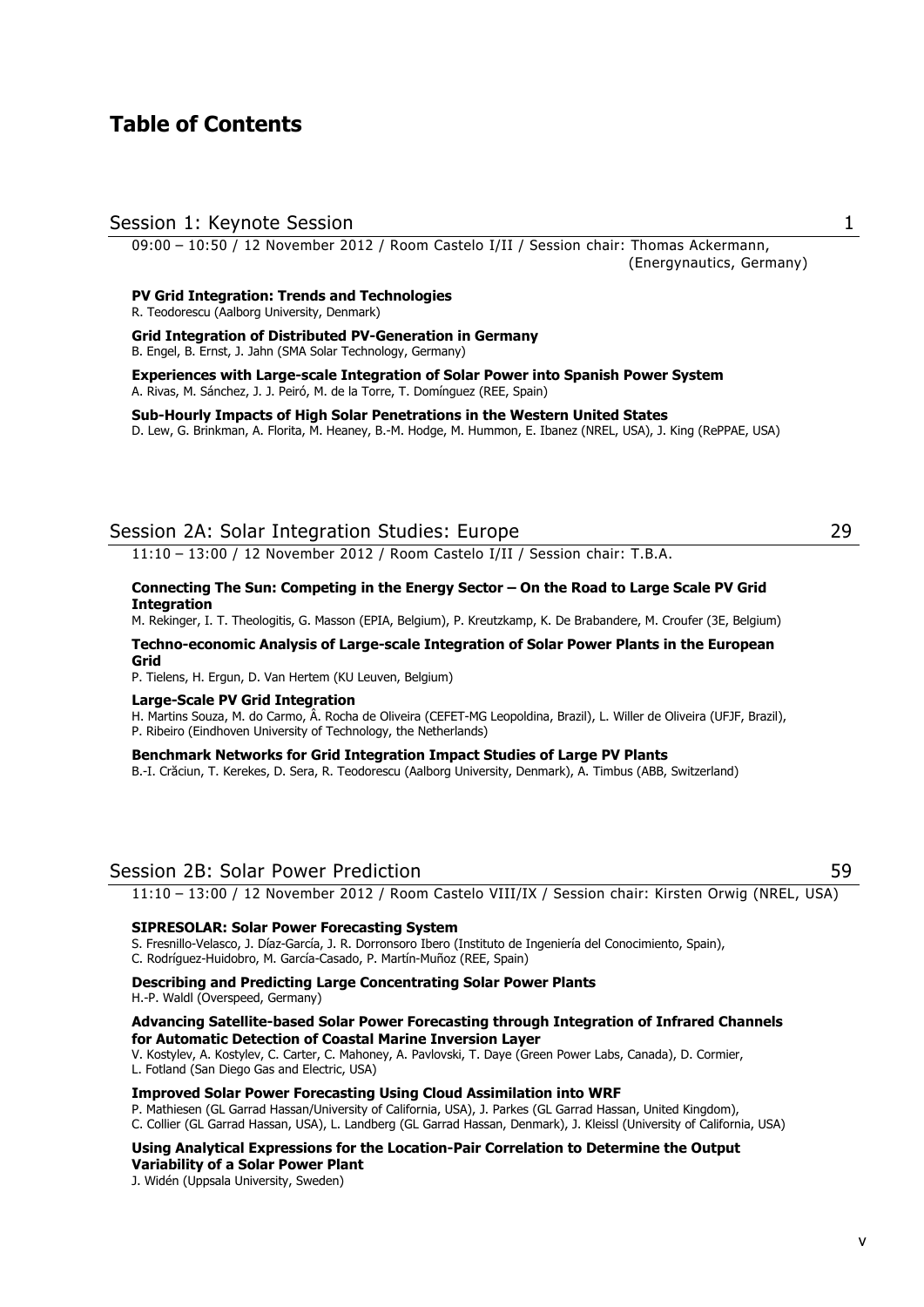14:00 – 16:00 / 12 November 2012 / Room Castelo I/II / Session chair: Charles Smith (UVIG, USA)

**Impacts of Reserve Methodology on Production Cost in High-penetration Renewable Scenarios** 

G. Brinkman, D. Lew, M. Hummon, E. Ibanez, E. Ela, B.-M. Hodge (NREL, USA)

#### **A Solar Reserve Methodology for Renewable Energy Integration Studies Based on Sub-hourly Variability Analysis**

E. Ibanez, G. Brinkman, M. Hummon, D. Lew (NREL, USA)

**Sub-hour Solar Data for Power System Modelling from Static Spatial Variability Analysis**  M. Hummon, E. Ibanez, G. Brinkman, D. Lew (NREL, USA)

**Hawaii Solar Integration Study: Solar Modelling Developments and Study Results**  R. Piwko (GE Energy, USA), L. Roose (Hawaii Natural Energy Institute, USA), K. Orwig (NREL, USA), M. Matsuura (Hawaiian Electric Company, USA), D. Corbus (NREL, USA), M. Schuerger (Energy Systems Consulting Services, USA)

**A Statistical Characterization of Solar Photovoltaic Power Variability at Small Timescales**  S. Shedd, B.-M. Hodge, A. Florita, K. Orwig (NREL, USA)

## Session 3B: PV, Storage, and DSM 117

14:00 – 16:00 / 12 November 2012 / Room Castelo VIII/IX / Session chair: Julio Usaola

(University Carlos III, Spain)

**Sizing Energy Storage Systems to Make PV Tradable in the Iberian Electricity Market**  H. Beltrán, E. Perez, N. Aparicio, R. Vidal, E. Belenguer (University Jaume I, Spain), T. Piqueres (ESA, Spain)

**Flywheel Sizing for the Secure Operation of an Isolated Network with a High Level of Variable Generation** 

H. Vasconcelos, J. A. Peças Lopes (INESC Porto, Portugal)

**Location of Energy Storage Units: Base-Load Generation Scenarios**  D. I. Doukas, A. Marinopoulos, P. Bakas (ABB Corporate Research, Sweden)

**Control, Regulation and Storage Systems to Optimize the Integration of Solar Power**  M. Gascó (University of Alicante, Spain), A. Rios (European University, Spain)

**Design and Implementation of a DSP Based Solar Converter for Photovoltaic Systems**  E. Caliskan (TUBITAK - MRC, Turkey), O. Ustun (Istanbul Technical University, Turkey)

## Session 4A: Distribution Networks and PV 151

16:30 – 18:30 / 12 November 2012 / Room Castelo I/II / Session chair: Bernd Weise (DIgSILENT, Germany)

**Increasing the Hosting Capacity of Distribution Networks for Distributed Generation Using Reactive Power Control - Potentials and Limits**  D. Mende, Y. T. Fawzy, D. Premm, S. Stevens (SMA Solar Technology, Germany)

**Comprehensive Approach for Determining Distribution Network Hosting Capacity for Solar PV** M. Rylander, J. Smith (EPRI, USA)

**Maximum Penetration of Microgeneration Photovoltaic Panels in Distribution Network**  H. Morais, P. Faria, Z. Vale (GECAD Polytechnic of Porto, Portugal)

**Assessment of PV and Wind Microgeneration's Impact in the Power Quality of Low and Medium Voltage Distribution Networks**  P. Bonifacio, S. Viana, L. Rodrigues, A. Estanqueiro (LNEG, Portugal)

**Renewables Integration in Distribution Grids** 

R. Kuwahata, B. Hasche, J. Boemer, K. Burges (Ecofys, Germany)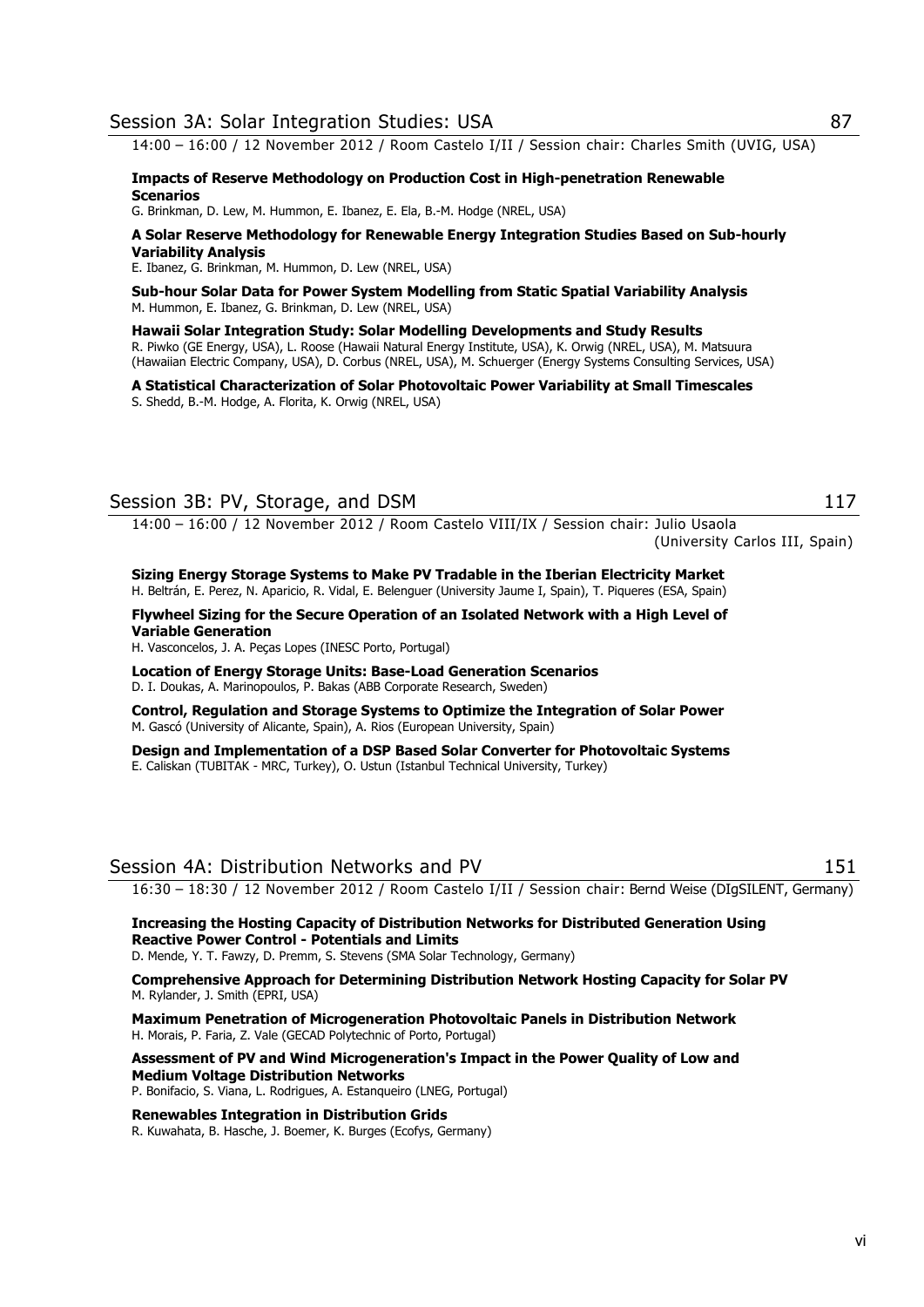16:30 – 18:30 / 12 November 2012 / Room Castelo VIII/IX / Session chair: T.B.A.

**Economic Evaluation of Grid Support from Photovoltaics: Methodology and Analysis**  C. Dierckxsens, K. De Brabandere, A. Woyte (3E, Belgium), W. Deprez (Infrax, Belgium)

#### **Three-phase Unbalanced Load Flow Tool for Distribution Networks**

E. Demirok (Aalborg University, Denmark), S. B. Kjær (Danfoss Solar Inverters, Denmark), D. Sera, R. Teodorescu (Aalborg University, Denmark)

#### **International Possibilities for Test and Verification of PV Power Plant Integration Based on German Experience**

S. Vieluf (GL Garrad Hassan, Germany), Z. Fan, T. Wehrend, M. Scholz, T. Gehlhaar (Germanischer Lloyd, Germany)

#### **Coordinated Voltage Control in Smart Grids Subject to a Fair Contribution of Reactive Power**  M. Kolenc, I. Papič, B. Blažič (University of Ljubljana, Slovenia)

#### **Solar Power Management for Smart Grids with Storage Systems**

M. Gascó (University of Alicante, Spain), A. Rios (European University, Spain)

## **Development of a Cloud Model to Generate High-Frequency Solar Irradiance and Power Data**

M. Brower, P. Beaucage, J. Frank, J. Freedman (AWS Truepower, USA), J. Vidal (AWS Truepower, Spain)

### Session 5A: Results of Smooth-PV 235

08:40 – 10:40 / 13 November 2012 / Room Castelo I/II / Session chair: Thomas Ackermann (Energynautics, Germany)

#### **Comparison of a Three-Phase Single-Stage PV System in PSCAD and PowerFactory**  A. Samadi, R. Eriksson, D. Jose, F. Mahmood, M. Ghandhari, L. Soder (Royal Institut of Technology/KTH, Sweden)

#### **Evaluation of Reactive Power Support Interactions Among PV Systems Using Sensitivity Analysis**

A. Samadi, R. Eriksson, L. Söder (Royal Institut of Technology/KTH, Sweden)

## **Evaluating the Impact of PV Module Orientation on Grid Operation**

E. Tröster, J.-D. Schmidt (Energynautics, Germany)

#### **The Economic Inefficiency of Grid Parity: The Case of German Photovoltaics in Scenarios until 2030**

C. Jägemann, S. Hagspiel, D. Lindenberger (EWI University of Cologne, Germany)

#### **Cost-optimal Power System Extension Under Flow-based Market Coupling and High Shares of Photovoltaics**

S. Hagspiel, C. Jägemann, D. Lindenberger (EWI University of Cologne, Germany), S. Cherevatskiy, E. Tröster, T. Brown (Energynautics, Germany)

#### **Determining the Maximum Feasible Amount of Photovoltaics in the European Transmission Grid Under Optimal PV Utilization**

S. Cherevatskiy, E. Tröster (Energynautics, Germany)

#### Session 5B: PV Grid Integration II 283

08:40 – 10:40 / 13 November 2012 / Room Castelo VIII/IX / Session chair: T.B.A.

#### **Short-circuit Behaviour of Inverter Coupled Generators**

J. Jahn, V. Sakschewski (SMA Solar Technology, Germany)

**Fault-Tolerant Topology of a Grid-Connected PV Inverter Coupled by a Scott Transformer**  T. D. Mai, J. Driesen (KULeuven, Belgium), Y. Cheng (VITO, Belgium)

#### **Multidisciplinary Transformers Fault Analysis on a Large Solar Plant**  G. Cappai, L. Trevisan, B. Heinrich (Weidmann Electrical Technology, Switzerland)

#### **Determination of PV Penetration in LV Networks Considering Stochastic Behavior of Loads and PVs**

S. Hashemi Toghroljerdi, G. Y. Yang, J. Østergaard (DTU, Denmark)

#### **Stochastic Production of CSP Solar Plants for Generation Planning**

J. Usaola (University Carlos III, Spain)